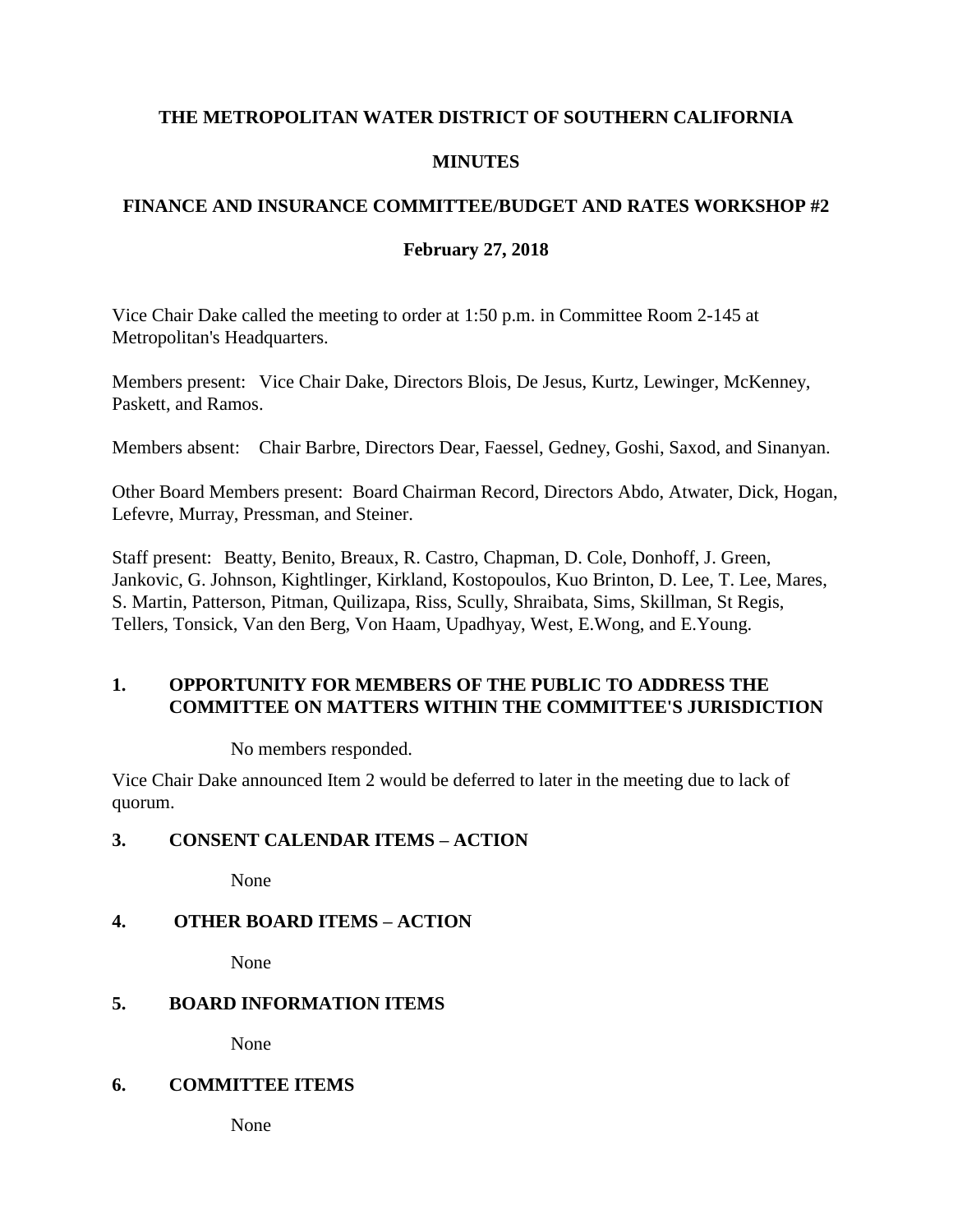#### **7. MANAGEMENT REPORT**

a. None

Director De Jesus exited at 1:54 p.m.

Director Ramos entered at 1:55 p.m.

#### **8. BUDGET AND RATES WORKSHOP #2**

| Subject:      | Workshop #2 (Estimated Revenue Requirements FYs 2018/19)   |
|---------------|------------------------------------------------------------|
|               | and 2019/20, Rates and Charges CYs 2019 and 2020, and Cost |
|               | of Service)                                                |
| Presented by: | Stathis Kostopoulos, Principal Resource Specialist         |
|               | June Skillman, Budget and Treasury Manager                 |

Mr. Kostopoulos presented the committee with an overview of rates and charges, including revenue requirement, cost of service, and proposed rates and charges for the proposed biennial budget for Fiscal Years 2018/19 and 2019/20.

Ms. Skillman reviewed the proposal included in a letter from General Manager Kightlinger to General Manager Maureen Stapleton of the San Diego County Water Authority, and copied to the Board of Directors, regarding a proposed study of demand management costs and the distribution of these costs to rate elements. If approved by the Board of Directors in April, the study is expected to last approximately 18 to 20 months, and would be incorporated in the next biennial budget and rate setting cycle. During the biennial budget period, it is proposed that Metropolitan would not bill the Water Stewardship Rate on exchange agreement deliveries for calendar years 2019 and 2020, and would suspend billing and collecting of this rate on exchange agreement deliveries in calendar year 2018. However, until April 2018 when the Board makes a decision on this proposal, Metropolitan will continue to invoice the Water Stewardship Rate in 2018. If the Board decides to go forward with the suspension of the Water Stewardship Rate on exchange agreement deliveries as proposed, Metropolitan would return money received for 2018 invoices.

Ms. Skillman answered follow-up questions from Workshop #1, which included questions on proposed regular positions in the General Manager department and the Human Resources (HR) staffing trend. Ms. Skillman also pointed out dates of upcoming workshops, public hearings, and board actions.

A variety of questions and requests for additional information from committee members will be responded to at the next workshop.

#### **9. FOLLOW-UP ITEMS**

None